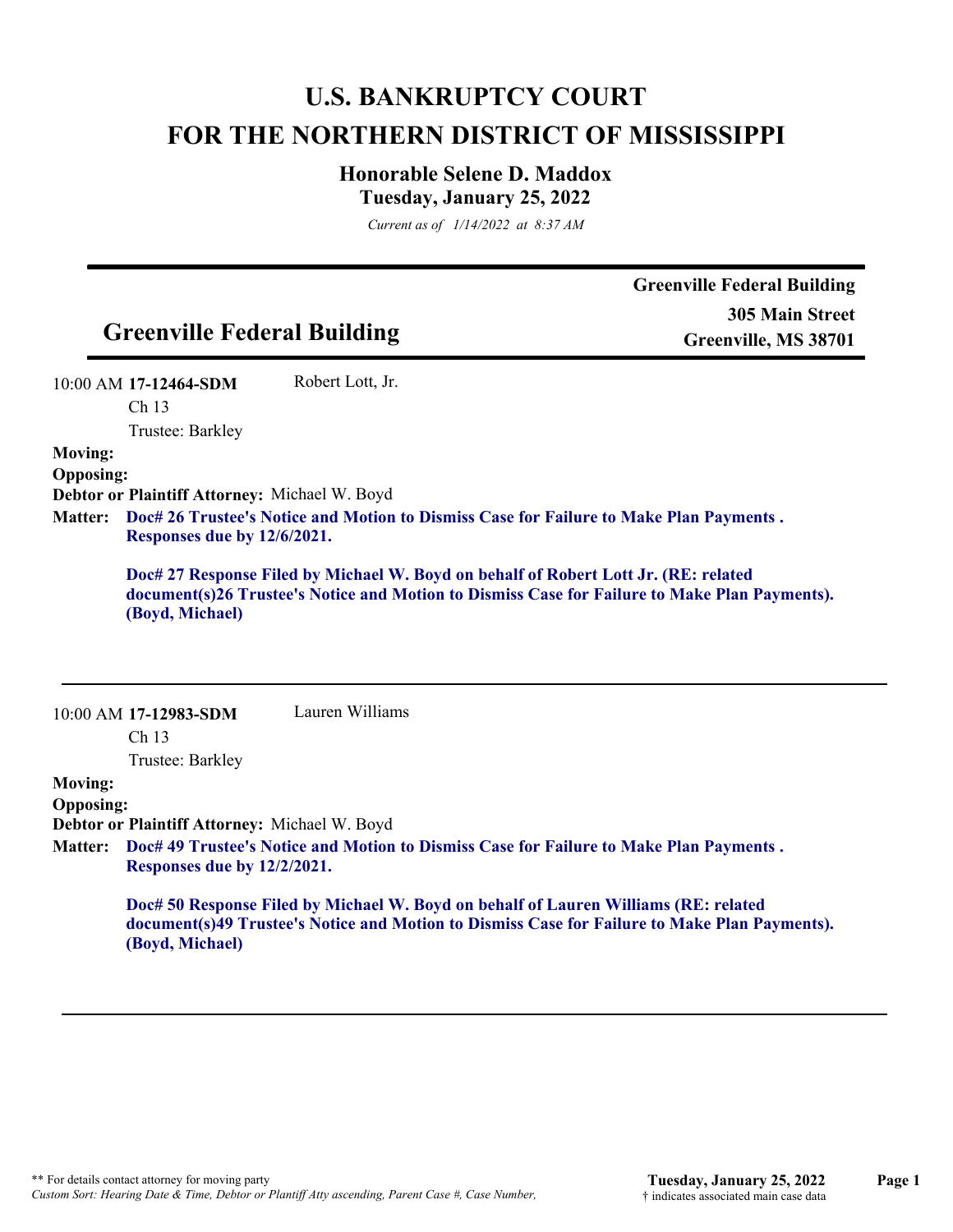# 10:00 AM **18-11636-SDM**  Ch 13 Trustee: Barkley Lydell Lovings **Moving: Opposing: Debtor or Plaintiff Attorney:** Michael W. Boyd **Doc# 43 Trustees Notice and Motion to Dismiss Case for Failure to Make Plan Payments . Matter: Responses due by 12/2/2021. Modified resp ddl per amended doc on 11/10/2021 . Doc# 44 Amended Document Amended Filed by Locke D. Barkley on behalf of Locke D. Barkley RE: (related document(s)43 Trustee's Notice and Motion to Dismiss Case for Failure to Make Plan Payments). (Barkley, Locke) Doc# 45 Response Filed by Michael W. Boyd on behalf of Lydell Lovings (RE: related document(s)44 Amended Document filed by Trustee Locke D. Barkley). (Boyd, Michael)** 10:00 AM **18-13675-SDM**  Ch 13 Trustee: Barkley Robert L. Powell **Moving: Opposing: Debtor or Plaintiff Attorney:** Michael W. Boyd **Doc# 44 Trustee's Notice and Motion to Dismiss Case for Failure to Make Plan Payments . Matter: Responses due by 12/2/2021. Doc# 45 Response Filed by Michael W. Boyd on behalf of Robert L. Powell (RE: related document(s)44 Trustee's Notice and Motion to Dismiss Case for Failure to Make Plan Payments). (Boyd, Michael)** 10:00 AM **18-14160-SDM**  Ch 13 Trustee: Barkley Catrice R. Hickman **Moving: Opposing: Debtor or Plaintiff Attorney:** Michael W. Boyd **Doc# 37 Trustee's Notice and Motion to Dismiss Case for Failure to Make Plan Payments . Matter: Responses due by 12/1/2021.**

**Doc# 39 Amended Document Amended Filed by Locke D. Barkley on behalf of Locke D. Barkley RE: (related document(s)37 Trustee's Notice and Motion to Dismiss Case for Failure to Make Plan Payments). (Barkley, Locke)** 

**Doc# 41 Response Filed by Michael W. Boyd on behalf of Catrice R. Hickman (RE: related document(s)39 Amended Document filed by Trustee Locke D. Barkley). (Boyd, Michael)**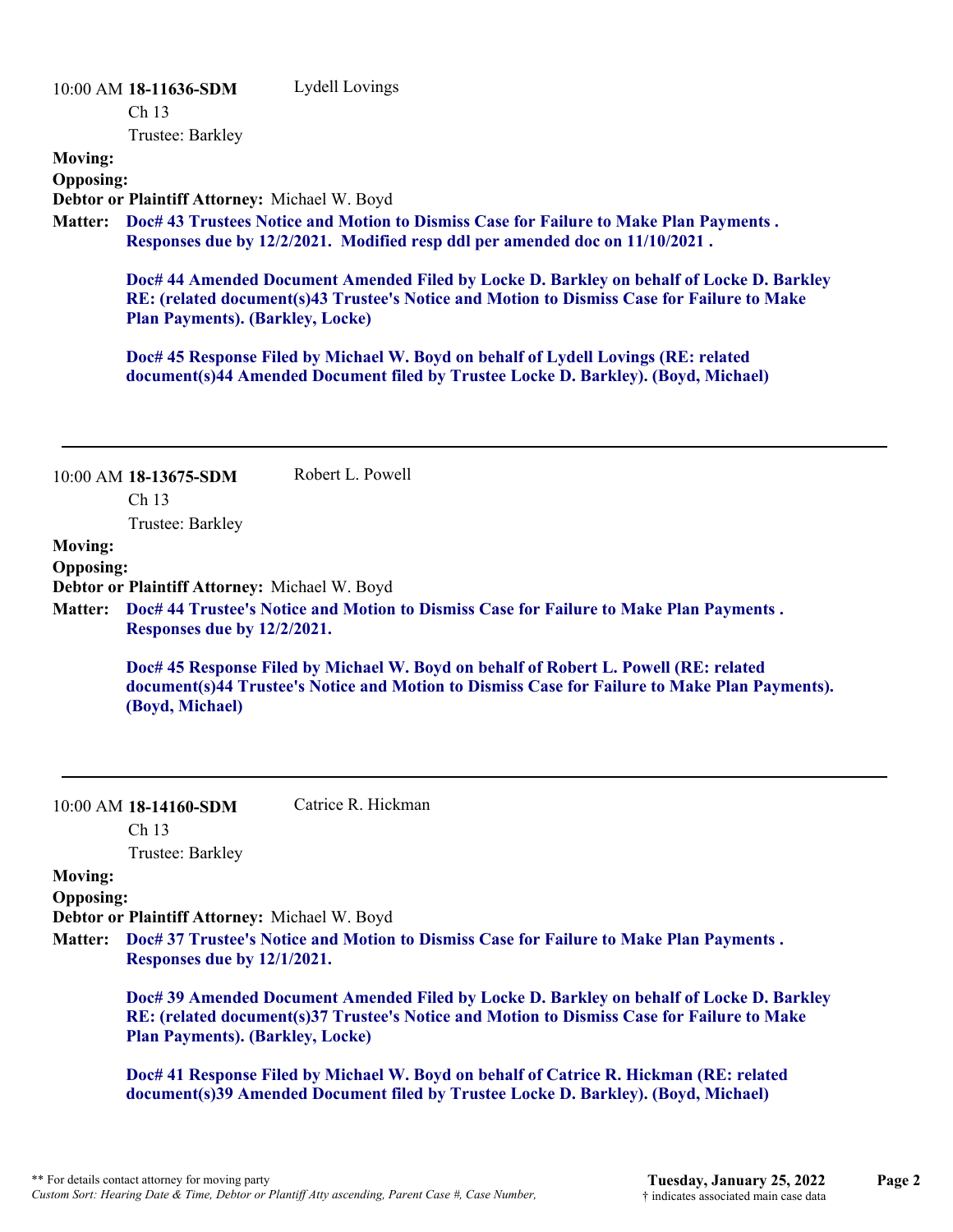10:00 AM **19-13497-SDM**  Ch 13 Trustee: Barkley Paris S. Triplett **Moving: Opposing: Debtor or Plaintiff Attorney:** Michael W. Boyd **Doc# 35 Trustee's Notice and Motion to Dismiss Case for Failure to Make Plan Payments . Matter: Responses due by 12/1/2021. Doc# 36 Amended Document Amended Filed by Locke D. Barkley on behalf of Locke D. Barkley RE: (related document(s)35 Trustee's Notice and Motion to Dismiss Case for Failure to Make Plan Payments). (Barkley, Locke) Doc# 38 Response Filed by Michael W. Boyd on behalf of Paris S. Triplett (RE: related document(s)36 Amended Document filed by Trustee Locke D. Barkley). (Boyd, Michael)** 10:00 AM **19-13926-SDM**  Ch 13 Trustee: Barkley Hezzie Murry **Moving: Opposing: Debtor or Plaintiff Attorney:** Michael W. Boyd **Doc# 68 Trustee's Notice and Motion to Dismiss Case for Failure to Make Plan Payments . Matter: Responses due by 12/2/2021. Doc# 72 Response Filed by Michael W. Boyd on behalf of Hezzie Murry (RE: related document(s)68 Trustee's Notice and Motion to Dismiss Case for Failure to Make Plan Payments). (Boyd, Michael)** 10:00 AM **20-10765-SDM**  Ch 13 Trustee: Barkley Carolyn D. Williams **Moving: Opposing: Debtor or Plaintiff Attorney:** Michael W. Boyd **Doc# 32 Trustee's Notice and Motion to Dismiss Case for Failure to Make Plan Payments . Matter: Responses due by 12/2/2021. Doc# 33 Response Filed by Michael W. Boyd on behalf of Carolyn D. Williams (RE: related document(s)32 Trustee's Notice and Motion to Dismiss Case for Failure to Make Plan Payments). (Boyd, Michael)**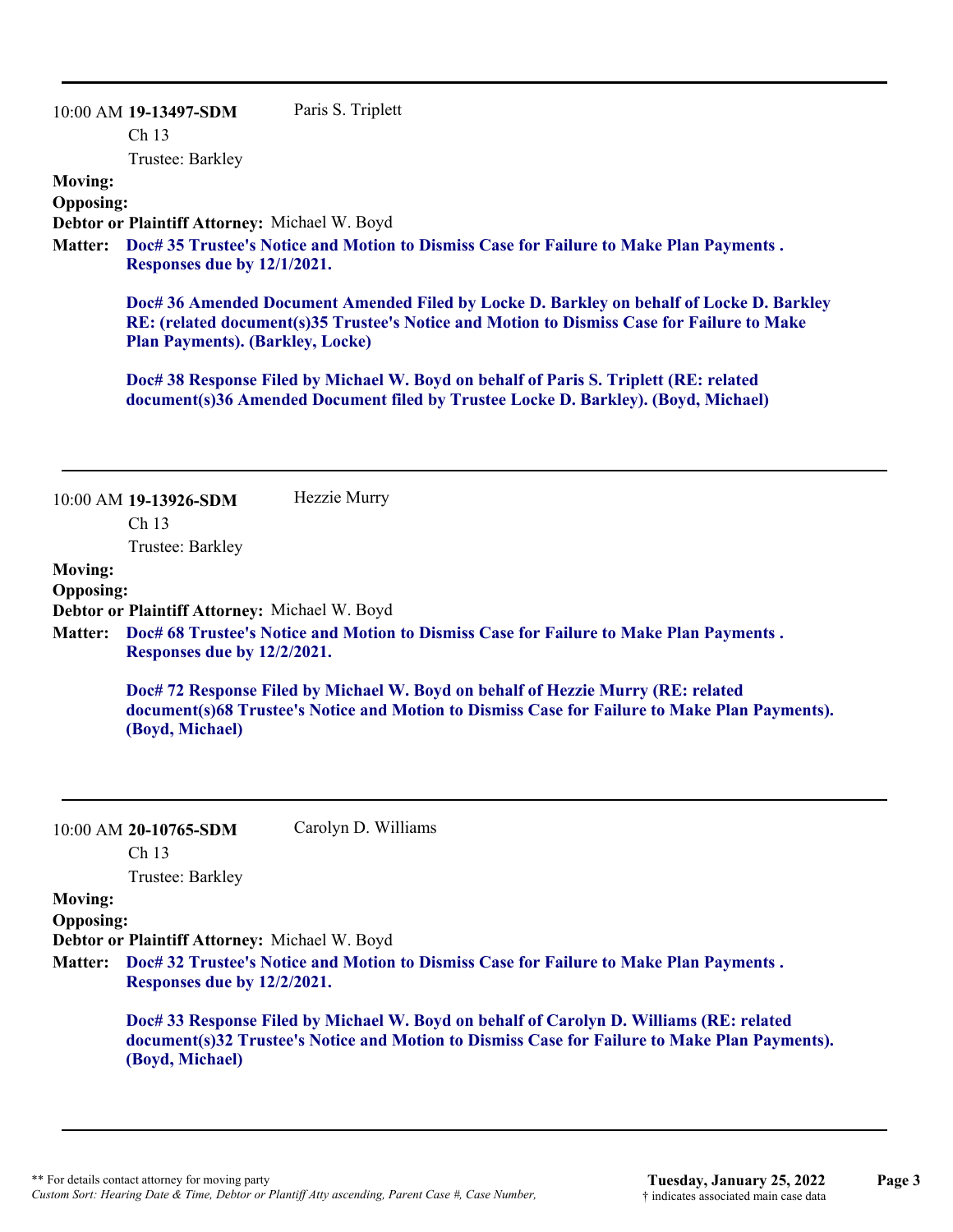#### 10:00 AM **21-10524-SDM**  Walter L. Aaron

Ch 13

Trustee: Barkley

# **Moving:**

**Opposing:**

**Debtor or Plaintiff Attorney:** Michael W. Boyd

**Doc# 19 Trustee's Notice and Motion to Dismiss Case for Failure to Make Plan Payments . Matter: Responses due by 12/1/2021.**

**Doc# 20 Amended Document Amended Filed by Locke D. Barkley on behalf of Locke D. Barkley RE: (related document(s)19 Trustee's Notice and Motion to Dismiss Case for Failure to Make Plan Payments). (Barkley, Locke)**

**Doc# 22 Response Filed by Michael W. Boyd on behalf of Walter L. Aaron (RE: related document(s)20 Amended Document filed by Trustee Locke D. Barkley). (Boyd, Michael)**

| <b>Moving:</b><br><b>Opposing:</b> | 10:00 AM 21-11871-SDM<br>Ch 13<br>Trustee: Barkley<br>Locke D. Barkley | Robert L. Hunter                                                                                                                                                                   |
|------------------------------------|------------------------------------------------------------------------|------------------------------------------------------------------------------------------------------------------------------------------------------------------------------------|
|                                    | Debtor or Plaintiff Attorney: Michael W. Boyd                          |                                                                                                                                                                                    |
| <b>Matter:</b>                     | <b>Barkley on behalf of Locke D. Barkley</b>                           | Doc# 22 Objection to Confirmation of Chapter 13 Plan (Amended Plan Dkt.) Filed by Locke D.                                                                                         |
|                                    |                                                                        |                                                                                                                                                                                    |
|                                    | 10:00 AM 21-11977-SDM                                                  | Burneese T. Campbell                                                                                                                                                               |
|                                    | Ch <sub>7</sub>                                                        |                                                                                                                                                                                    |
|                                    | Trustee: Levingston                                                    |                                                                                                                                                                                    |
| <b>Moving:</b>                     | Michael W. Boyd                                                        |                                                                                                                                                                                    |
| <b>Opposing:</b>                   |                                                                        |                                                                                                                                                                                    |
|                                    | Debtor or Plaintiff Attorney: Michael W. Boyd                          |                                                                                                                                                                                    |
| <b>Matter:</b>                     | <b>Proposed Order)</b>                                                 | Doc# 16 Motion to Avoid Lien on Household Goods under Section 522(f)(1)(B)(i) Tower Loan of<br>Winona Filed by Michael W. Boyd on behalf of Burneese T. Campbell. (Attachments: #1 |
|                                    | <b>Burneese T. Campbell). (Tucker, John)</b>                           | Doc# 33 Response Filed by John E. Tucker on behalf of First Tower Loan LLC (RE: related<br>document(s)16 Motion to Avoid Lien on Household Goods 522(f)(1)(B)(i) filed by Debtor   |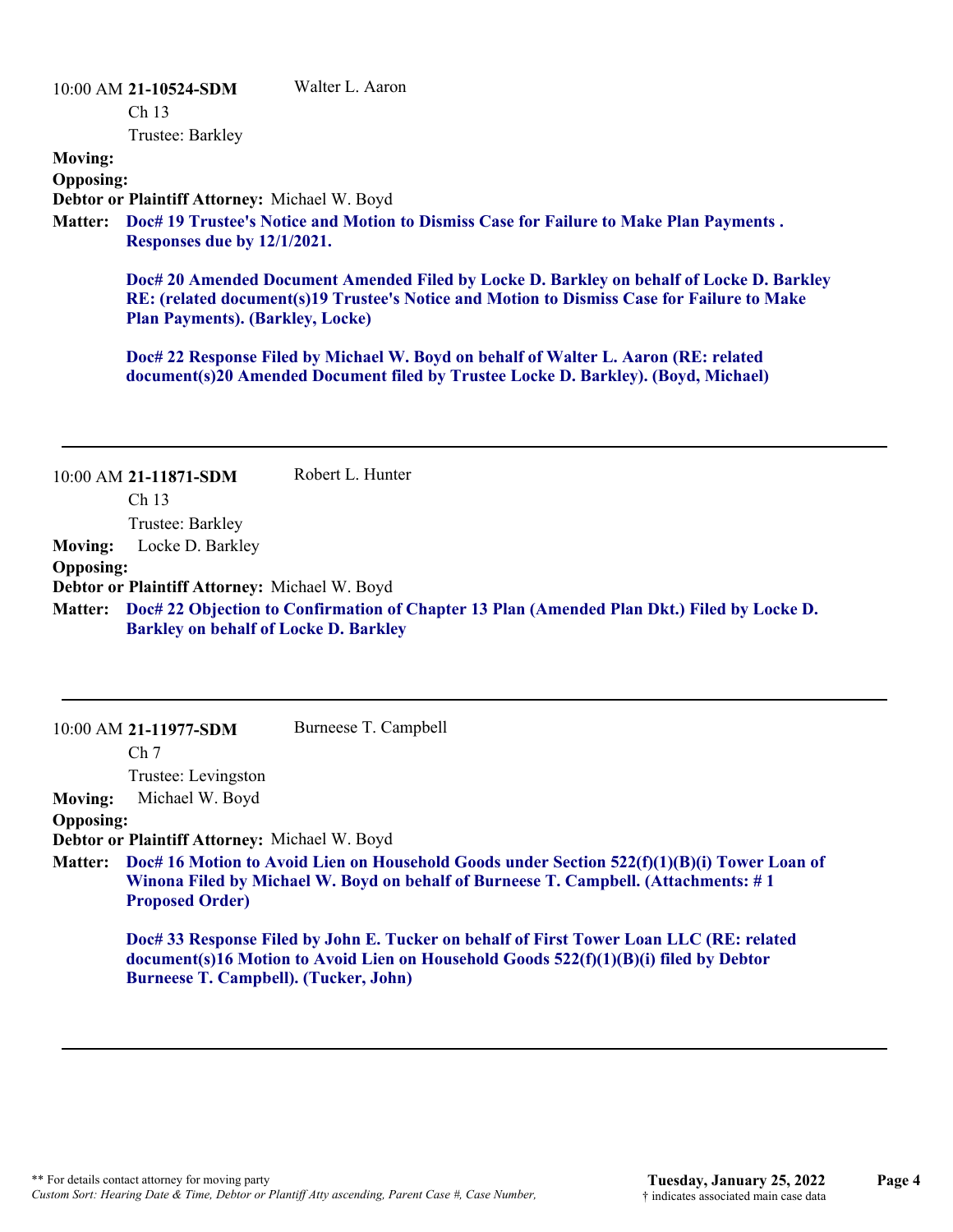|                  | 10:00 AM 21-11989-SDM                              | Gary Steele and                                                                                                                                                                                                                                       |
|------------------|----------------------------------------------------|-------------------------------------------------------------------------------------------------------------------------------------------------------------------------------------------------------------------------------------------------------|
|                  | Ch <sub>7</sub>                                    | Christeen F. Steele                                                                                                                                                                                                                                   |
|                  | Trustee: Levingston                                |                                                                                                                                                                                                                                                       |
| <b>Moving:</b>   | Michael W. Boyd                                    |                                                                                                                                                                                                                                                       |
| <b>Opposing:</b> |                                                    |                                                                                                                                                                                                                                                       |
|                  | Debtor or Plaintiff Attorney: Michael W. Boyd      |                                                                                                                                                                                                                                                       |
| <b>Matter:</b>   | #1 Proposed Order)                                 | Doc# 14 Motion to Avoid Lien on Household Goods under Section 522(f)(1)(B)(i) Tower Loan of<br>Indianola Filed by Michael W. Boyd on behalf of Christeen F. Steele, Gary Steele. (Attachments:                                                        |
|                  |                                                    | Doc# 22 Response Filed by John E. Tucker on behalf of Tower Loan of Indianola (RE: related<br>document(s)14 Motion to Avoid Lien on Household Goods 522(f)(1)(B)(i) filed by Debtor Gary<br>Steele, Joint Debtor Christeen F. Steele). (Tucker, John) |
|                  | 10:00 AM 21-11989-SDM                              | Gary Steele and                                                                                                                                                                                                                                       |
|                  | Ch <sub>7</sub>                                    | Christeen F. Steele                                                                                                                                                                                                                                   |
|                  | Trustee: Levingston                                |                                                                                                                                                                                                                                                       |
| <b>Moving:</b>   | Michael W. Boyd                                    |                                                                                                                                                                                                                                                       |
| <b>Opposing:</b> |                                                    |                                                                                                                                                                                                                                                       |
|                  | Debtor or Plaintiff Attorney: Michael W. Boyd      |                                                                                                                                                                                                                                                       |
| <b>Matter:</b>   | #1 Proposed Order)                                 | Doc# 15 Motion to Avoid Lien on Household Goods under Section 522(f)(1)(B)(i) Tower Loan of<br>Indianola Filed by Michael W. Boyd on behalf of Christeen F. Steele, Gary Steele. (Attachments:                                                        |
|                  |                                                    | Doc# 23 Response Filed by John E. Tucker on behalf of Tower Loan of Indianola (RE: related<br>document(s)15 Motion to Avoid Lien on Household Goods 522(f)(1)(B)(i) filed by Debtor Gary<br>Steele, Joint Debtor Christeen F. Steele). (Tucker, John) |
|                  | 10:00 AM 16-12200-SDM<br>Ch 13<br>Trustee: Barkley | <b>Tiffany Crawford</b>                                                                                                                                                                                                                               |
| <b>Moving:</b>   |                                                    |                                                                                                                                                                                                                                                       |
| <b>Opposing:</b> |                                                    |                                                                                                                                                                                                                                                       |
|                  | Debtor or Plaintiff Attorney: J. Madison Brooks    |                                                                                                                                                                                                                                                       |
| <b>Matter:</b>   |                                                    | Doc# 151 Trustee's Notice and Motion for Order Declaring 1322(b)(5) Claim of NewRez, LLC<br>Current and Defaults Cured. Responses due by 12/16/2021.                                                                                                  |
|                  |                                                    | Doc# 154 Response Filed by J. Madison Brooks III on behalf of Tiffany Crawford (RE: related<br>document(s)151 Trustee Notice and Motion for 1322 Claim). (Brooks, J.)                                                                                 |
|                  |                                                    |                                                                                                                                                                                                                                                       |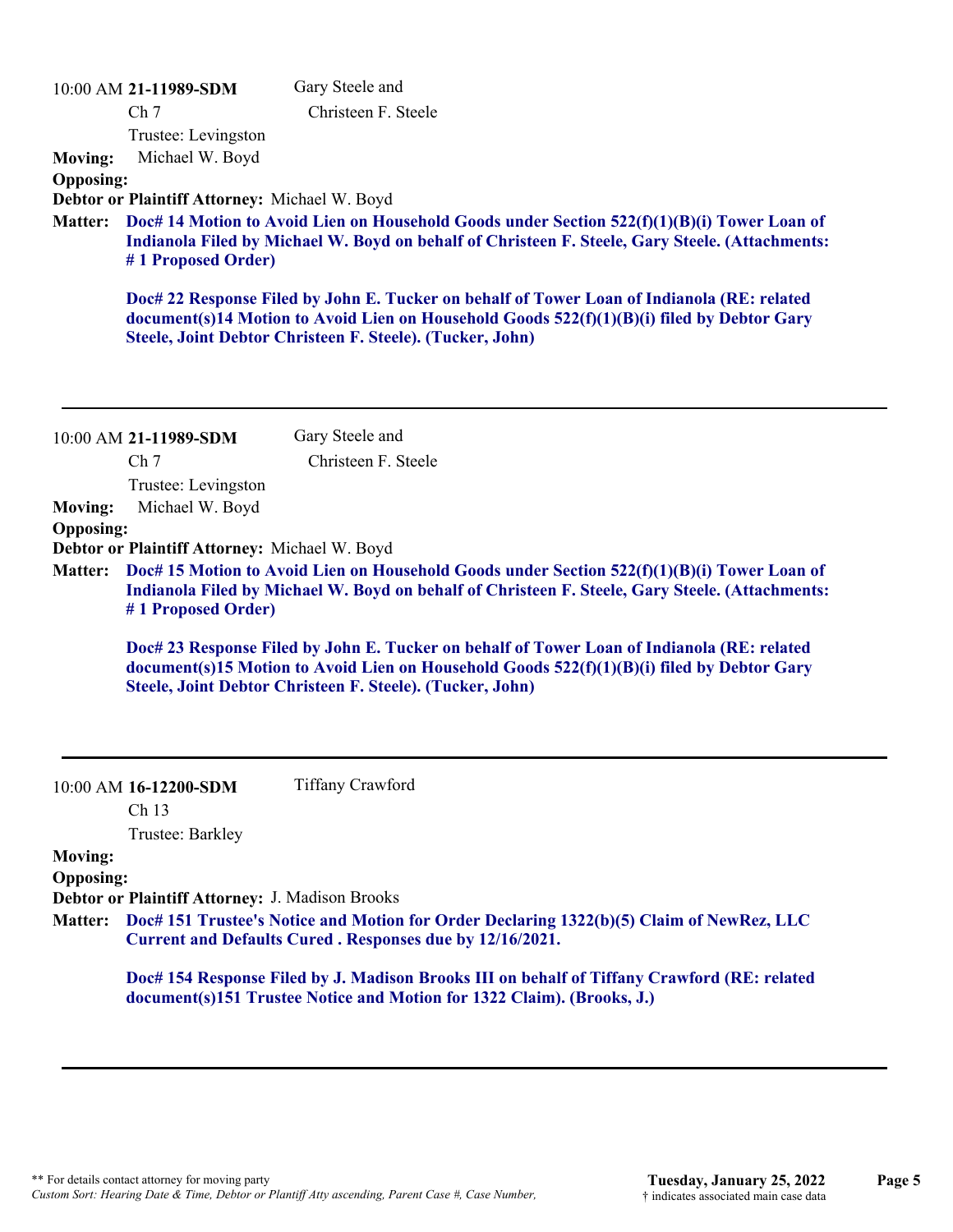### 10:00 AM **17-14611-SDM**  Ch 13 Trustee: Barkley Shilkeva M. Watson **Moving: Opposing: Debtor or Plaintiff Attorney:** J. Madison Brooks **Doc# 69 Trustee's Notice and Motion to Dismiss Case . Responses due by 12/2/2021. Matter:**

**Doc# 73 Response Filed by J. Madison Brooks III on behalf of Shilkeva M. Watson (RE: related document(s)69 Trustee's Notice and Motion to Dismiss Case). (Brooks, J.)**

10:00 AM **18-11817-SDM**  Ch 13 Trustee: Barkley Kathleen Greer **Moving: Opposing: Debtor or Plaintiff Attorney:** J. Madison Brooks **Doc# 78 Trustee's Notice and Motion to Dismiss Case for Failure to Make Plan Payments . Matter: Responses due by 12/2/2021. Doc# 79 Response Filed by J. Madison Brooks III on behalf of Kathleen Greer (RE: related document(s)78 Trustee's Notice and Motion to Dismiss Case for Failure to Make Plan Payments). (Brooks, J.)** 10:00 AM **18-14650-SDM**  Ch 13 Trustee: Barkley Mildred Shepherd **Moving: Opposing: Debtor or Plaintiff Attorney:** J. Madison Brooks **Doc# 32 Trustees Notice and Motion to Dismiss Case for Failure to Make Plan Payments . Matter: Responses due by 12/2/2021. Modified on 11/10/2021 resp ddl per Amended Doc. Doc# 33 Amended Document Amended Filed by Locke D. Barkley on behalf of Locke D. Barkley RE: (related document(s)32 Trustee's Notice and Motion to Dismiss Case for Failure to Make Plan Payments). (Barkley, Locke) Doc# 34 Response Filed by J. Madison Brooks III on behalf of Mildred Shepherd (RE: related document(s)32 Trustee's Notice and Motion to Dismiss Case for Failure to Make Plan Payments). (Brooks, J.)**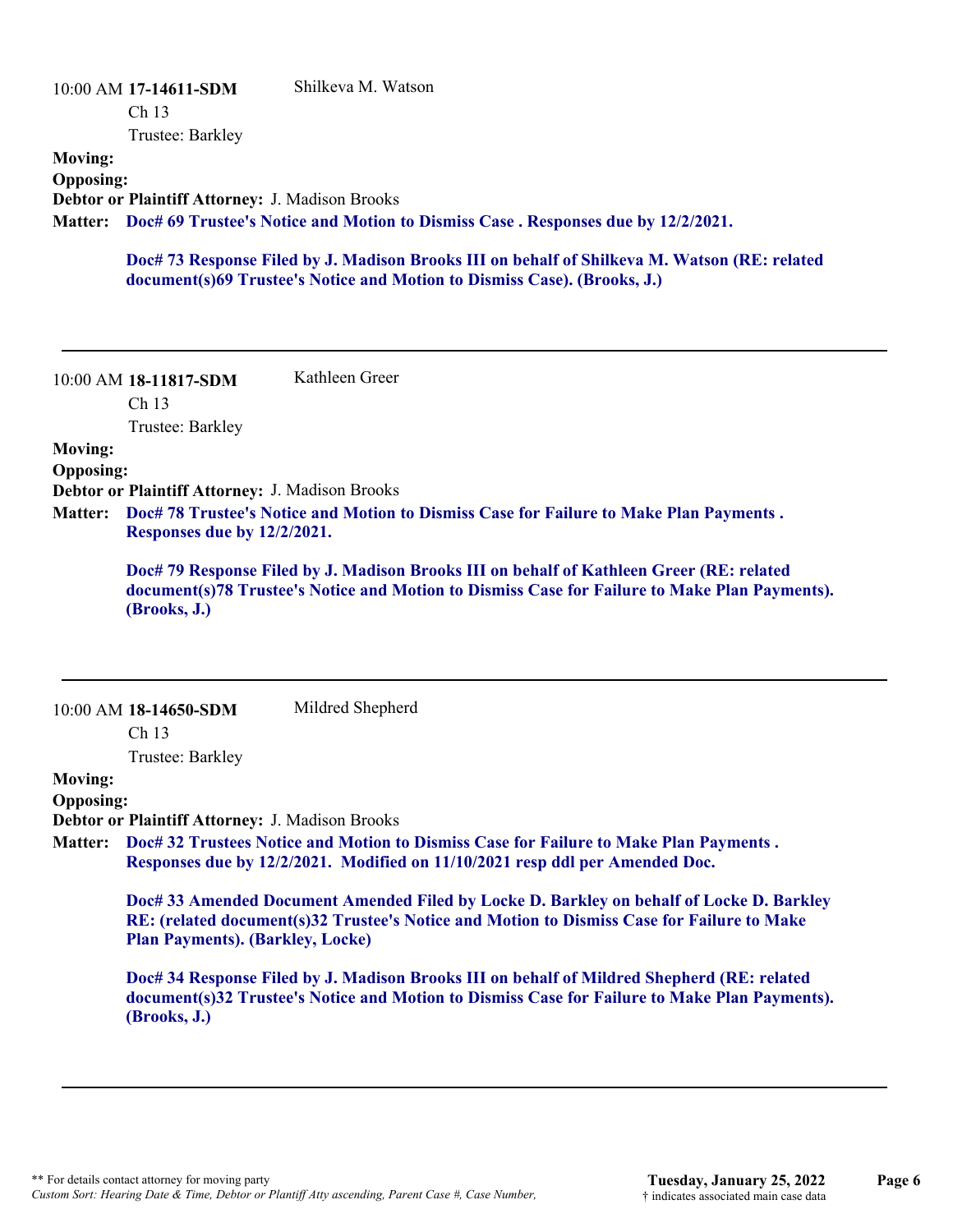#### 10:00 AM **21-10543-SDM**  Ch 13 Trustee: Barkley Sarah Scott **Moving: Opposing: Debtor or Plaintiff Attorney:** J. Madison Brooks **Doc# 71 Trustee's Notice and Motion to Dismiss Case . Responses due by 12/6/2021. Matter:**

**Doc# 73 Response Filed by J. Madison Brooks III on behalf of Sarah Scott (RE: related document(s)71 Trustee's Notice and Motion to Dismiss Case). (Brooks, J.)**

10:00 AM **21-11622-SDM**  Roy Sandifer

Ch 13

Trustee: Barkley

**Moving:** Michael J. McCormick

#### **Opposing:**

**Debtor or Plaintiff Attorney:** J. Madison Brooks

**Doc# 15 Objection to Confirmation of Chapter 13 Plan and Certificate of Service Filed by Matter: Michael J. McCormick on behalf of U.S. BANK NATIONAL ASSOCIATION (McCormick, Michael)**

**Doc# 30 Response Filed by J. Madison Brooks III on behalf of Roy Sandifer (RE: related document(s)15 Objection to Confirmation of the Chapter 13 Plan filed by Creditor U.S. BANK NATIONAL ASSOCIATION). (Brooks, J.)**

|                  | $10:00$ AM 21-12187-SDM                                | Hamilton Young                                                                              |
|------------------|--------------------------------------------------------|---------------------------------------------------------------------------------------------|
|                  | Ch <sub>13</sub>                                       |                                                                                             |
|                  | Trustee: Barkley                                       |                                                                                             |
| <b>Moving:</b>   | Locke D. Barkley                                       |                                                                                             |
| <b>Opposing:</b> |                                                        |                                                                                             |
|                  | <b>Debtor or Plaintiff Attorney: J. Madison Brooks</b> |                                                                                             |
| <b>Matter:</b>   | <b>Locke D. Barkley</b>                                | Doc# 20 Objection to Confirmation of Chapter 13 Plan Filed by Locke D. Barkley on behalf of |

10:00 AM **21-12307-SDM**  Ch 13 Trustee: Barkley Henry Williams **Moving:** Locke D. Barkley **Opposing: Debtor or Plaintiff Attorney:** J. Madison Brooks **Doc# 13 Objection to Confirmation of Chapter 13 Plan Filed by Locke D. Barkley on behalf of Matter: Locke D. Barkley**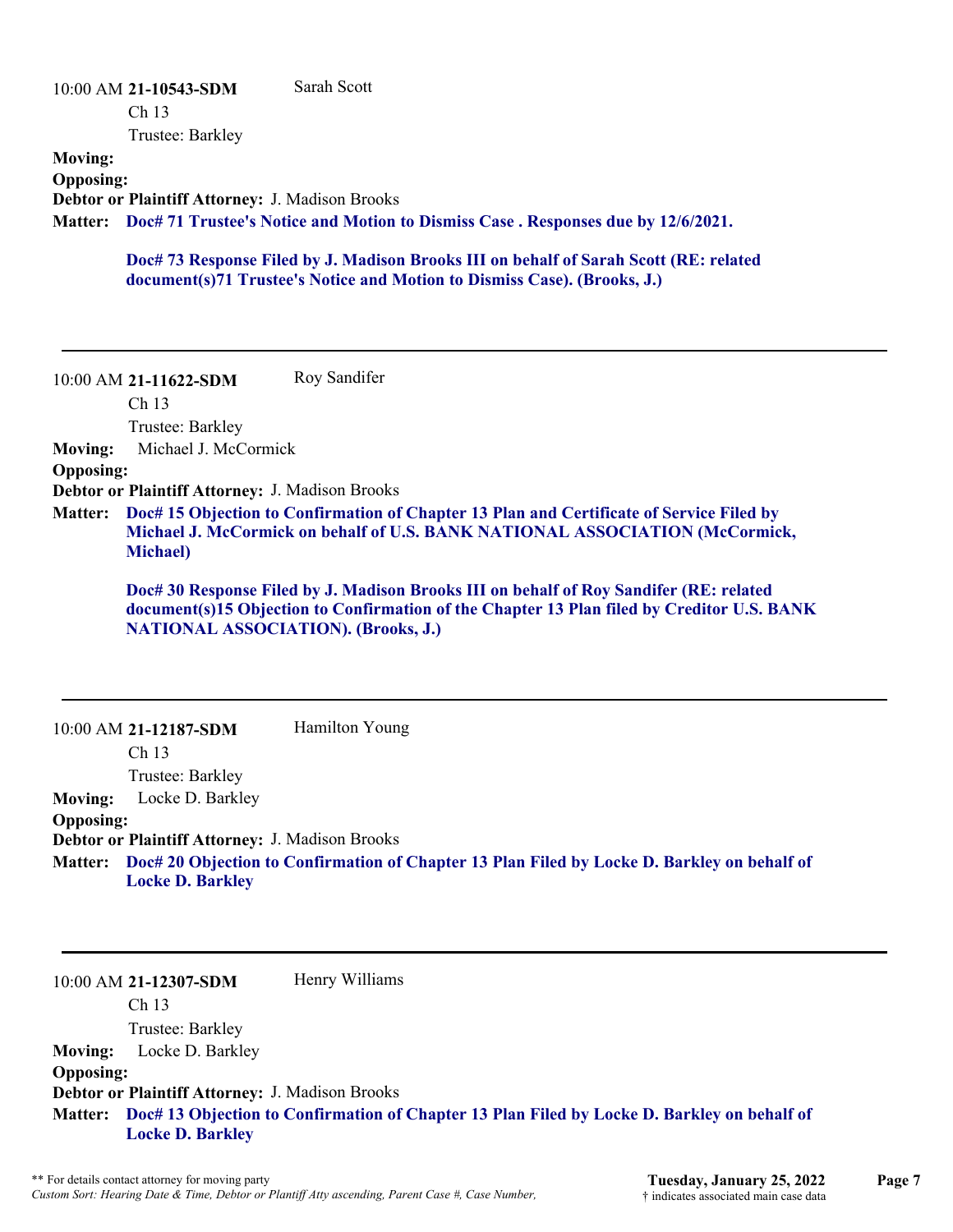10:00 AM **20-12555-SDM**  Ch 13 Trustee: Vardaman Erica LaNell Brown

#### **Moving:**

**Opposing:**

**Debtor or Plaintiff Attorney:** William C. Cunningham

**Doc# 40 Trustee's Notice and Motion to Dismiss Case for Failure to Make Plan Payments . Matter: Responses due by 12/30/2021.**

**Doc# 41 Response Filed by William C. Cunningham on behalf of Erica LaNell Brown (RE: related document(s)40 Trustee's Notice and Motion to Dismiss Case for Failure to Make Plan Payments). (Cunningham, William)**

|                  | 10:00 AM 19-13536-SDM                               | Boris Hudson                                                                                                                                                                              |
|------------------|-----------------------------------------------------|-------------------------------------------------------------------------------------------------------------------------------------------------------------------------------------------|
|                  | Ch <sub>13</sub>                                    |                                                                                                                                                                                           |
|                  | Trustee: Barkley                                    |                                                                                                                                                                                           |
| <b>Moving:</b>   |                                                     |                                                                                                                                                                                           |
| <b>Opposing:</b> |                                                     |                                                                                                                                                                                           |
|                  | <b>Debtor or Plaintiff Attorney: Vallrie Dorsey</b> |                                                                                                                                                                                           |
| <b>Matter:</b>   | Responses due by 1/3/2022.                          | Doc# 39 Trustee's Notice and Motion to Dismiss Case for Failure to Make Plan Payments.                                                                                                    |
|                  | <b>Vallrie</b> )                                    | Doc# 40 Response Filed by Vallrie Dorsey on behalf of Boris Hudson (RE: related document(s)39<br>Trustee's Notice and Motion to Dismiss Case for Failure to Make Plan Payments). (Dorsey, |
|                  |                                                     |                                                                                                                                                                                           |

10:00 AM **21-11735-SDM**  Ch 13 Trustee: Barkley Cynthia Young **Moving:** Locke D. Barkley **Opposing: Debtor or Plaintiff Attorney:** Vallrie Dorsey **Doc# 40 Objection to Confirmation of Chapter 13 Plan Filed by Locke D. Barkley on behalf of Matter: Locke D. Barkley**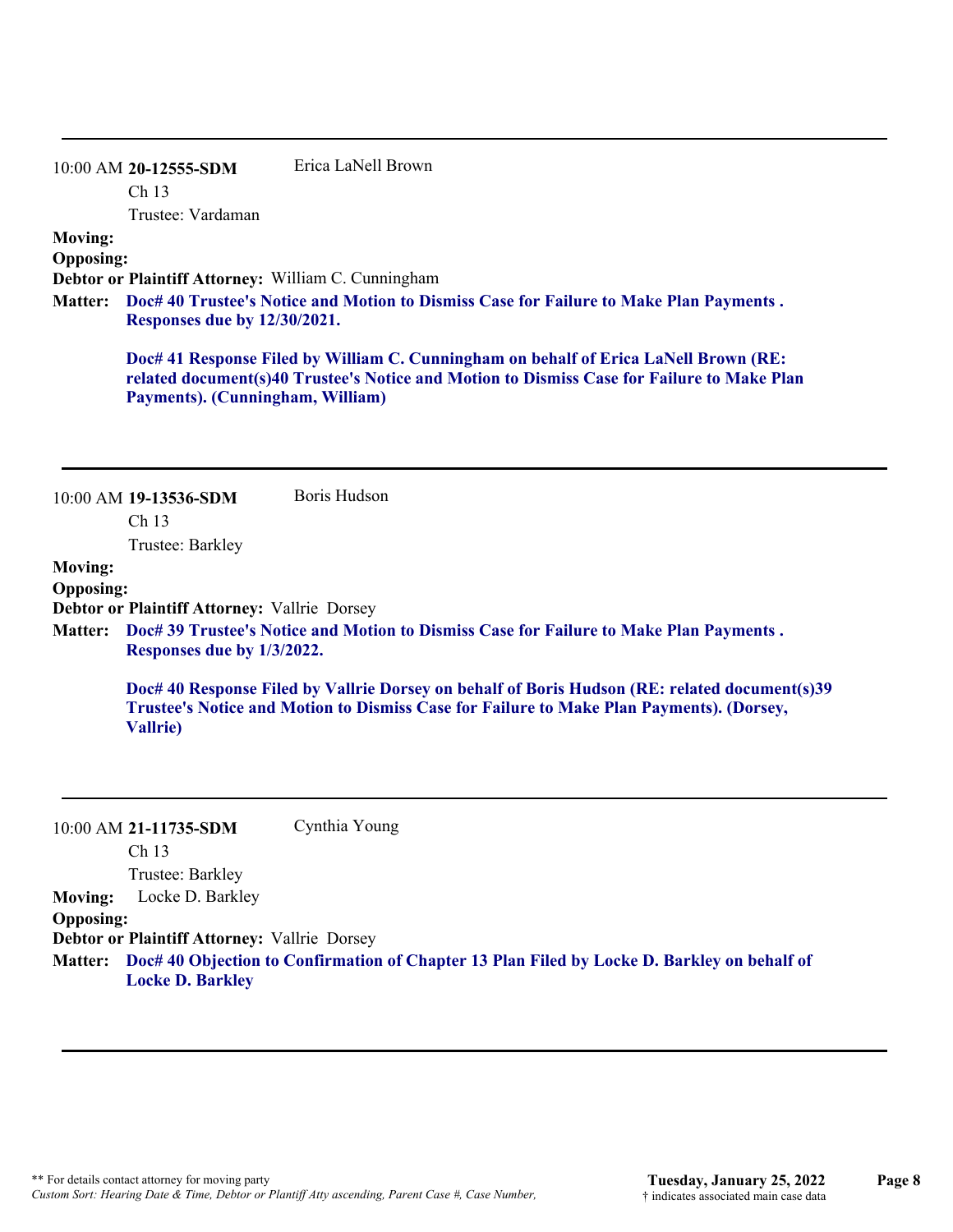| $10:00$ AM 20-11266-SDM                                           |                            | Felicia Collier                                                                                                                                                                      |
|-------------------------------------------------------------------|----------------------------|--------------------------------------------------------------------------------------------------------------------------------------------------------------------------------------|
| Ch <sub>13</sub>                                                  |                            |                                                                                                                                                                                      |
|                                                                   | Trustee: Barkley           |                                                                                                                                                                                      |
| <b>Moving:</b>                                                    |                            |                                                                                                                                                                                      |
| <b>Opposing:</b><br>Debtor or Plaintiff Attorney: William L. Fava |                            |                                                                                                                                                                                      |
| <b>Matter:</b>                                                    | Responses due by 1/3/2022. | Doc# 17 Trustee's Notice and Motion to Dismiss Case for Failure to Make Plan Payments.                                                                                               |
|                                                                   | (Fava, William)            | Doc# 18 Response Filed by William L. Fava on behalf of Felicia Collier (RE: related<br>document(s)17 Trustee's Notice and Motion to Dismiss Case for Failure to Make Plan Payments). |
| 10:00 AM 21-12177-SDM                                             |                            | Donald Starks                                                                                                                                                                        |
| Ch <sub>13</sub>                                                  |                            |                                                                                                                                                                                      |
|                                                                   | Trustee: Barkley           |                                                                                                                                                                                      |

**Moving:** Locke D. Barkley **Opposing: Debtor or Plaintiff Attorney:** Robert Gambrell **Doc# 28 Objection to Confirmation of Chapter 13 Plan Filed by Locke D. Barkley on behalf of Matter: Locke D. Barkley**

|                                                      | 10:00 AM 21-11832-SDM<br>Ch <sub>11</sub>                                                        | Express Grain Terminals, LLC                                                                                                                                                                                                                                       |
|------------------------------------------------------|--------------------------------------------------------------------------------------------------|--------------------------------------------------------------------------------------------------------------------------------------------------------------------------------------------------------------------------------------------------------------------|
| <b>Moving:</b><br><b>Opposing:</b><br><b>Matter:</b> | Glenn Edward Glover<br>Debtor or Plaintiff Attorney: Craig M. Geno<br><b>Riceland Foods, Inc</b> | Doc# 1587 Motion to Assume Lease or Executory Contract Motion to Shorten Debtors Deadline<br>for Assuming or Rejecting Pre-Petition Oil Contracts Filed by Glenn Edward Glover on behalf of                                                                        |
|                                                      | 10:00 AM 21-11832-SDM<br>Ch <sub>11</sub>                                                        | Express Grain Terminals, LLC                                                                                                                                                                                                                                       |
| <b>Moving:</b><br><b>Opposing:</b><br><b>Matter:</b> | Glenn Edward Glover<br>Debtor or Plaintiff Attorney: Craig M. Geno                               | Doc# 1588 Motion for Relief from Stay Motion for Relief from Automatic Stay to Terminate<br><b>Executory Contracts and Effectuate a Setoff on Behalf of Creditor, Riceland Foods, Inc. Filed by</b><br><b>Glenn Edward Glover on behalf of Riceland Foods, Inc</b> |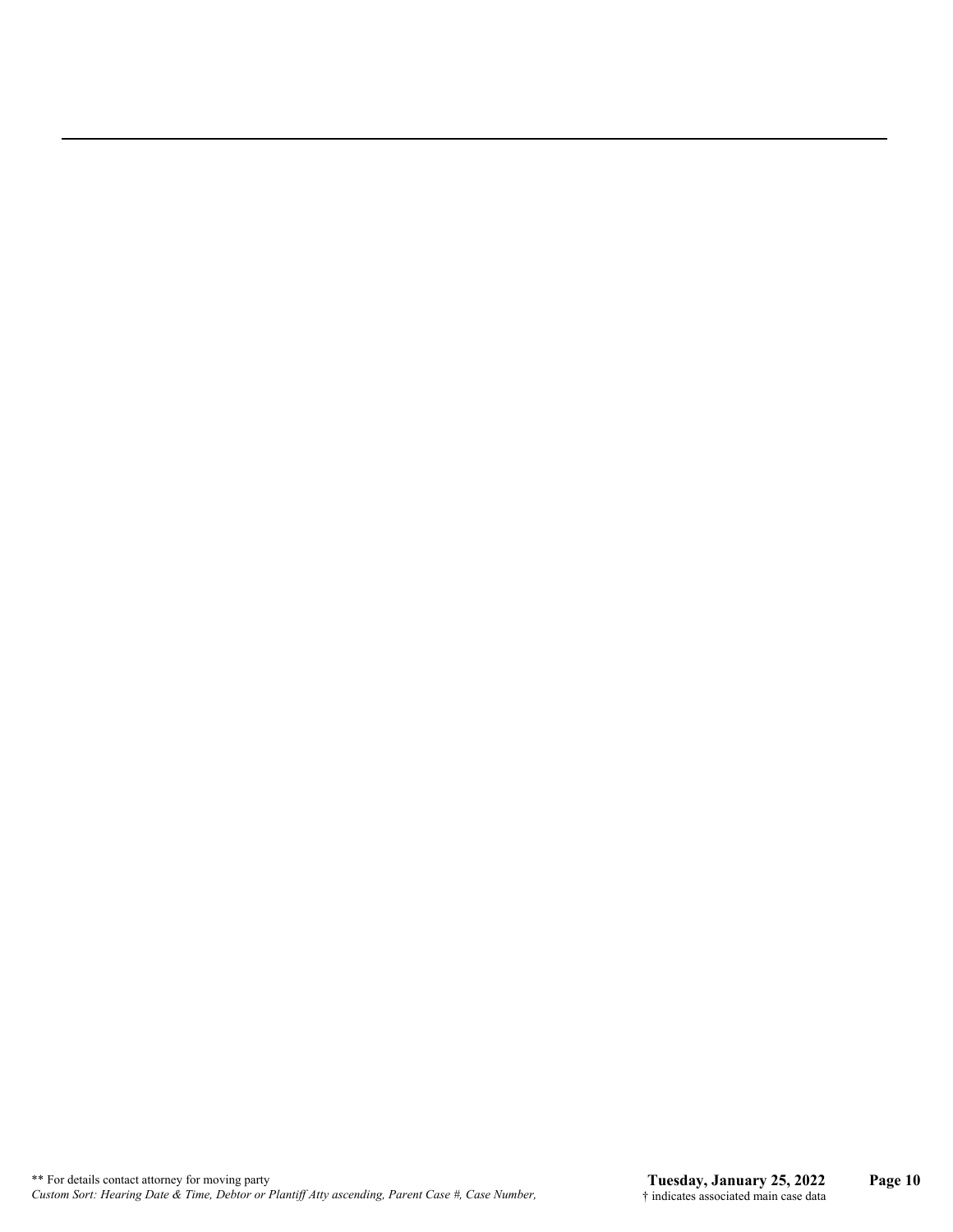10:00 AM **21-11832-SDM** 

Ch 11

**Moving:** Ronald Keith Foreman

**Opposing:**

**Debtor or Plaintiff Attorney:** Craig M. Geno

**Doc# 1526 Motion for Relief from Stay . Filed by Edward E. Lawler Jr. on behalf of State of Matter: Mississippi Department of Agriculture. (Attachments: # 1 Exhibit A-Licenses # 2 Exhibit B-Pending Courts Ruling on Motion To File Under Seal # 3 Exhibit C-B-Pending Courts Ruling on Motion To File Under Seal)**

**Doc# 1599 Response in Support of Motion for Relief from AutomaticStay Filed by Kristina M. Johnson on behalf of Bank of Commerce, First South Farm Credit, ACA (RE: related document(s)1526 Motion for Relief From Stay filed by Creditor State of Mississippi Department of Agriculture). (Johnson, Kristina)**

**Doc# 1607 Response in Support of Motion for Relief from Automatic Stay Filed by Jim F. Spencer Jr. on behalf of Adron Farms, Ashton Planting Company, BC Farms, Black Dog Farms, Buck Harris Planting Company, Champion Farms, Tonia T. Clardy, D.W. Clark, Jr., Corley Moses Farms, DLH Farms, David Bratton Farms, Davis and Davis Farms, Deloach Farms, Dodson Planting Company, Fulgham Farms, Tyler Gilliland, Highlandale Planting Company, Howard Farms, Idlewood Plantation, Jennings Planting Company, KMC Farms, Jacob Lindsey, Lake Lindsey, Little Bee Lake Farms, LLC, Jim Locke, MBM Farms, Inc., O'Neal Planting Company, Poe Planting Company, Fred J. Poindexter, Porter Farms, Prestidge Farms II, Ridgecrest Farms, Scott Farms, Mary Annette Morgan Smith, Tackett Planting Company II, Taylor Farms, Kelsie Fennell Trible, VK Farms, W B Farms, W.M. Jennings & Sons, Westwood Farms, Lawyer Wheeler Jr., Wolf Run Farms (RE: related document(s)1526 Motion for Relief From Stay filed by Creditor State of Mississippi Department of Agriculture). (Spencer, Jim)**

**Doc# 1608 Joinder Filed by D. Andrew Phillips on behalf of Farm Group III, Farm Group II RE: (related document(s)1599 Response filed by Creditor First South Farm Credit, ACA, Creditor Bank of Commerce). (Phillips, D.)**

**Doc# 1609 Joinder Filed by D. Andrew Phillips on behalf of Farm Group II, Farm Group III RE: (related document(s)1607 Response filed by Creditor Jennings Planting Company, Creditor Adron Farms, Creditor Highlandale Planting Company, Creditor DLH Farms, Creditor Corley Moses Farms, Creditor W.M. Jennings & Sons, Creditor Wolf Run Farms, Creditor Black Dog Farms, Creditor Idlewood Plantation, Creditor VK Farms, Creditor Kelsie Fennell Trible, Creditor BC Farms, Creditor Deloach Farms, Creditor Taylor Farms, Creditor Dodson Planting Company, Creditor Buck Harris Planting Company, Creditor Mary Annette Morgan Smith, Creditor Ridgecrest Farms, Creditor Howard Farms, Creditor Little Bee Lake Farms, LLC, Creditor MBM Farms, Inc., Creditor Champion Farms, Creditor Fulgham Farms, Creditor David Bratton Farms, Creditor Davis and Davis Farms, Creditor Prestidge Farms II, Creditor Lawyer Wheeler, Creditor Westwood Farms, Creditor O'Neal Planting Company, Creditor Tyler Gilliland, Creditor Fred J. Poindexter, Creditor Lake Lindsey, Creditor Jim Locke, Creditor Scott Farms, Creditor Tackett Planting Company II, Creditor Ashton Planting Company, Creditor Jacob Lindsey, Creditor KMC Farms, Creditor Porter Farms, Creditor D.W. Clark, Jr., Creditor Tonia T. Clardy, Creditor Poe Planting Company, Creditor W B Farms). (Phillips, D.)**

**Doc# 1610 Joinder Filed by Eileen N. Shaffer on behalf of Farm Group RE: (related document(s)1599 Response filed by Creditor First South Farm Credit, ACA, Creditor Bank of Commerce). (Shaffer, Eileen)**

**Doc# 1611 Joinder Filed by Eileen N. Shaffer on behalf of Farm Group RE: (related document(s)1607 Response filed by Creditor Jennings Planting Company, Creditor Adron**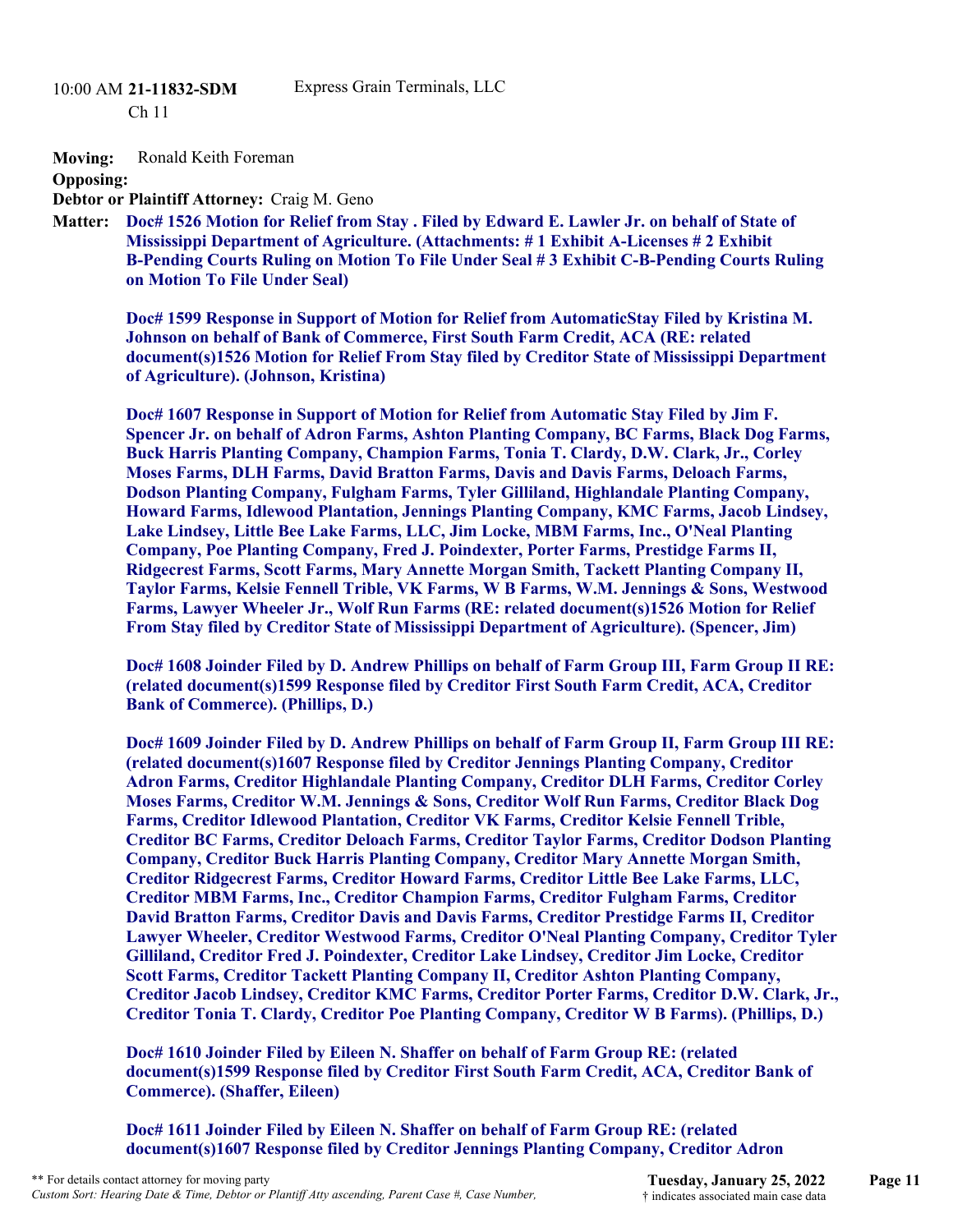**Farms, Creditor Highlandale Planting Company, Creditor DLH Farms, Creditor Corley Moses Farms, Creditor W.M. Jennings & Sons, Creditor Wolf Run Farms, Creditor Black Dog Farms, Creditor Idlewood Plantation, Creditor VK Farms, Creditor Kelsie Fennell Trible, Creditor BC Farms, Creditor Deloach Farms, Creditor Taylor Farms, Creditor Dodson Planting Company, Creditor Buck Harris Planting Company, Creditor Mary Annette Morgan Smith, Creditor Ridgecrest Farms, Creditor Howard Farms, Creditor Little Bee Lake Farms, LLC, Creditor MBM Farms, Inc., Creditor Champion Farms, Creditor Fulgham Farms, Creditor David Bratton Farms, Creditor Davis and Davis Farms, Creditor Prestidge Farms II, Creditor Lawyer Wheeler, Creditor Westwood Farms, Creditor O'Neal Planting Company, Creditor Tyler Gilliland, Creditor Fred J. Poindexter, Creditor Lake Lindsey, Creditor Jim Locke, Creditor Scott Farms, Creditor Tackett Planting Company II, Creditor Ashton Planting Company, Creditor Jacob Lindsey, Creditor KMC Farms, Creditor Porter Farms, Creditor D.W. Clark, Jr., Creditor Tonia T. Clardy, Creditor Poe Planting Company, Creditor W B Farms). (Shaffer, Eileen)**

**Doc# 1613 Joinder Filed by James P. Wilson Jr. on behalf of Planters Bank & Trust Company RE: (related document(s)1599 Response filed by Creditor First South Farm Credit, ACA, Creditor Bank of Commerce). (Wilson, James)** 

**Doc# 1615 Joinder Filed by Jim F. Spencer Jr. on behalf of Adron Farms, Ashton Planting Company, BC Farms, Black Dog Farms, Buck Harris Planting Company, Champion Farms, Tonia T. Clardy, D.W. Clark, Jr., Corley Moses Farms, DLH Farms, David Bratton Farms, Davis and Davis Farms, Deloach Farms, Dodson Planting Company, Fulgham Farms, Tyler Gilliland, Highlandale Planting Company, Howard Farms, Idlewood Plantation, Jennings Planting Company, KMC Farms, Jacob Lindsey, Lake Lindsey, Little Bee Lake Farms, LLC, Jim Locke, MBM Farms, Inc., O'Neal Planting Company, Poe Planting Company, Fred J. Poindexter, Porter Farms, Prestidge Farms II, Ridgecrest Farms, Scott Farms, Mary Annette Morgan Smith, Tackett Planting Company II, Taylor Farms, Kelsie Fennell Trible, VK Farms, W B Farms, W.M. Jennings & Sons, Westwood Farms, Lawyer Wheeler Jr., Wolf Run Farms RE: (related document(s)1599 Response filed by Creditor First South Farm Credit, ACA, Creditor Bank of Commerce). (Spencer, Jim)**

**Doc# 1616 Response Filed by D. Andrew Phillips on behalf of Bacon Bros. Farms, LLC, Dendy Farms, LLC, Joe D. Evans, Flying Tater Farm, Inc., Jody Murphey Farms, Sam D. Stone (RE: related document(s)1526 Motion for Relief From Stay filed by Creditor State of Mississippi Department of Agriculture). (Phillips, D.)**

**Doc# 1618 Objection and Response to Motion for Relief from Automatic Stay filed by Mississippi Department of Agriculture and Commerce Filed by R. Spencer Clift III on behalf of UMB Bank, N.A. (RE: related document(s)1526 Motion for Relief From Stay filed by Creditor State of Mississippi Department of Agriculture). (Clift, R.)**

**Doc# 1619 Objection Filed by Craig M. Geno on behalf of Express Grain Terminals, LLC (RE: related document(s)1526 Motion for Relief From Stay filed by Creditor State of Mississippi Department of Agriculture). (Geno, Craig)**

**Doc# 1625 Joinder Filed by William Collins Spencer Jr on behalf of 446 FARMS, LLC (RE: related document(s)1607 Response filed by Creditor Jennings Planting Company, Creditor Adron Farms, Creditor Highlandale Planting Company, Creditor DLH Farms, Creditor Corley Moses Farms, Creditor W.M. Jennings & Sons, Creditor Wolf Run Farms, Creditor Black Dog Farms, Creditor Idlewood Plantation, Creditor VK Farms, Creditor Kelsie Fennell Trible, Creditor BC Farms, Creditor Deloach Farms, Creditor Taylor Farms, Creditor Dodson Planting Company, Creditor Buck Harris Planting Company, Creditor Mary Annette Morgan Smith, Creditor Ridgecrest Farms, Creditor Howard Farms, Creditor Little Bee Lake Farms, LLC, Creditor MBM Farms, Inc., Creditor Champion Farms, Creditor Fulgham Farms, Creditor David Bratton Farms, Creditor Davis and Davis Farms, Creditor Prestidge Farms II, Creditor Lawyer Wheeler, Creditor Westwood Farms, Creditor O'Neal Planting Company, Creditor Tyler**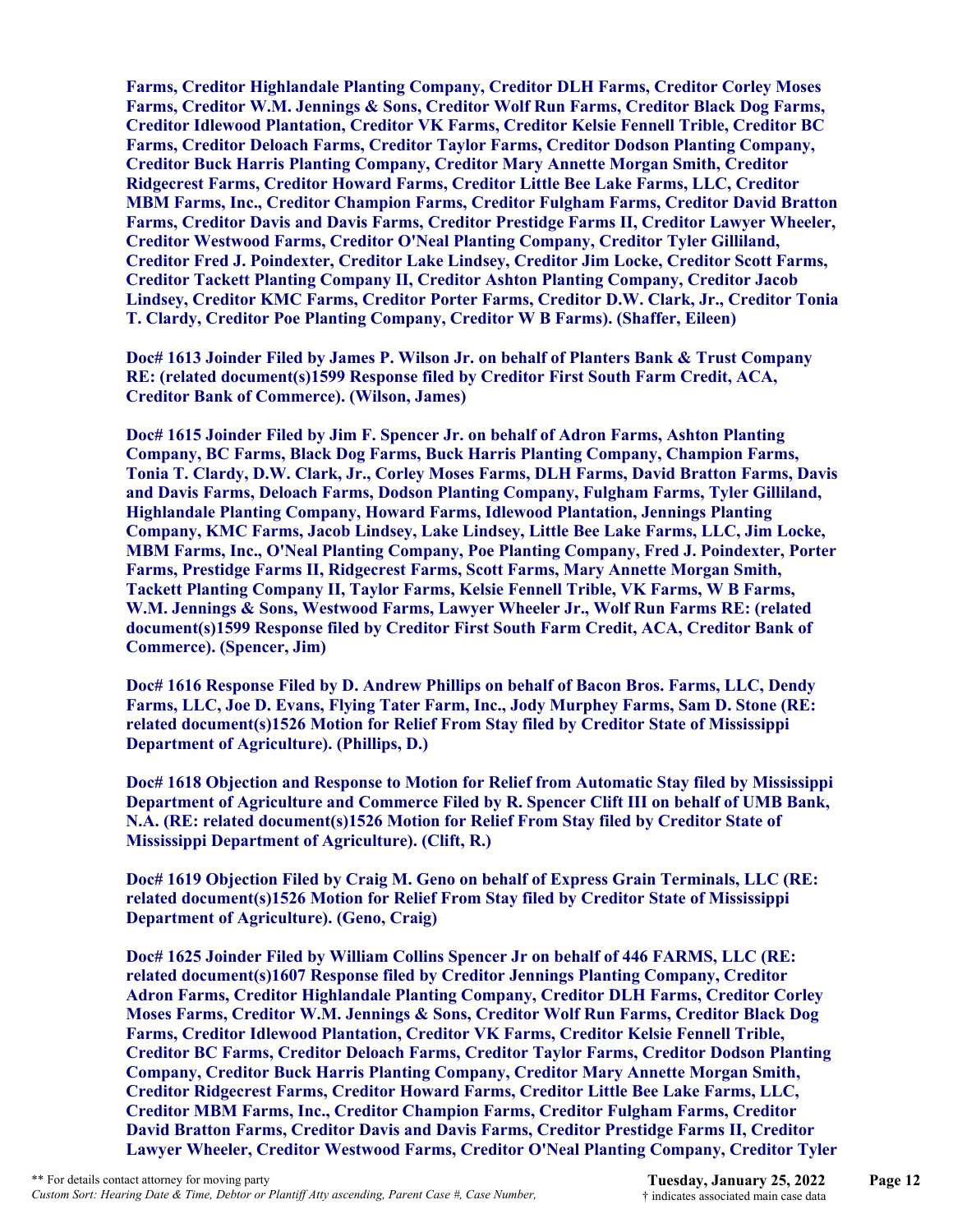**Gilliland, Creditor Fred J. Poindexter, Creditor Lake Lindsey, Creditor Jim Locke, Creditor Scott Farms, Creditor Tackett Planting Company II, Creditor Ashton Planting Company, Creditor Jacob Lindsey, Creditor KMC Farms, Creditor Porter Farms, Creditor D.W. Clark, Jr., Creditor Tonia T. Clardy, Creditor Poe Planting Company, Creditor W B Farms). (Spencer, William)**

|                                                      | 10:00 AM 21-11832-SDM<br>Ch <sub>11</sub>                                                | Express Grain Terminals, LLC                                                                                                                                                                                                              |
|------------------------------------------------------|------------------------------------------------------------------------------------------|-------------------------------------------------------------------------------------------------------------------------------------------------------------------------------------------------------------------------------------------|
| <b>Moving:</b><br><b>Opposing:</b><br><b>Matter:</b> | Craig M. Geno<br>Debtor or Plaintiff Attorney: Craig M. Geno                             | Doc# 16 Emergency Motion to Use Cash Collateral, to Authorize Continued Use of Existing Bank<br>Accounts and Cash Management System and Granting Adequate Protection Filed by Craig M.<br>Geno on behalf of Express Grain Terminals, LLC. |
|                                                      | 10:00 AM 20-12494-SDM<br>Ch 13<br>Trustee: Barkley                                       | Earline Robertson                                                                                                                                                                                                                         |
| <b>Moving:</b><br><b>Opposing:</b><br><b>Matter:</b> | Debtor or Plaintiff Attorney: A. E. Rusty Harlow<br>Responses due by 1/3/2022.           | Doc# 20 Trustee's Notice and Motion to Dismiss Case for Failure to Make Plan Payments.                                                                                                                                                    |
|                                                      | (Harlow, A.)                                                                             | Doc# 21 Response Filed by A. E. Rusty Harlow Jr. on behalf of Earline Robertson (RE: related<br>document(s)20 Trustee's Notice and Motion to Dismiss Case for Failure to Make Plan Payments).                                             |
|                                                      | 10:00 AM 21-12191-SDM<br>Ch <sub>13</sub><br>Trustee: Barkley                            | Verline Walker                                                                                                                                                                                                                            |
| <b>Moving:</b><br><b>Opposing:</b>                   | B. Joey Hood II                                                                          |                                                                                                                                                                                                                                           |
| <b>Matter:</b>                                       | Debtor or Plaintiff Attorney: A. E. Rusty Harlow<br>(Attachments: #1 Exhibit) (Hood, B.) | Doc# 17 Objection to Confirmation of Chapter 13 Plan Filed by B. Joey Hood II on behalf of First<br>Metropolitan Financial Services - Winona Branch c/o B. Joey Hood, II Attorney at Law                                                  |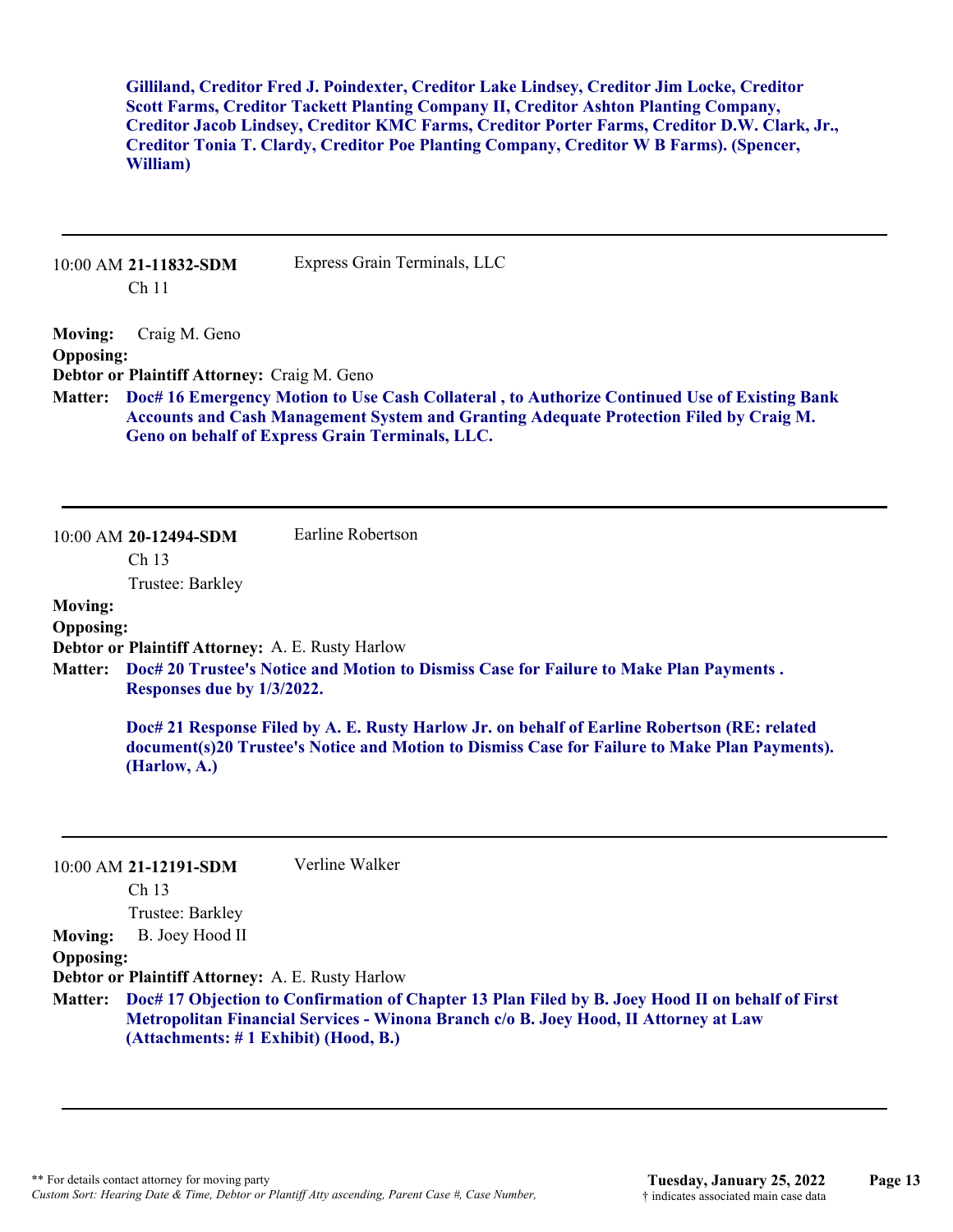|                                                      | 10:00 AM 21-10931-SDM<br>Ch <sub>11</sub>                                    | Haven Campus Communities - Starkville, LLC                                                                                                                                                                                         |
|------------------------------------------------------|------------------------------------------------------------------------------|------------------------------------------------------------------------------------------------------------------------------------------------------------------------------------------------------------------------------------|
| <b>Moving:</b><br><b>Opposing:</b>                   | Douglas C. Noble<br>Debtor or Plaintiff Attorney: Douglas C. Noble           | David Lee Bury<br>Thomas B. Norton<br>Ward Stone                                                                                                                                                                                   |
| <b>Matter:</b>                                       |                                                                              | Doc# 8 Motion to Use Cash Collateral Filed by Douglas C. Noble on behalf of Haven Campus<br>Communities - Starkville, LLC. (Attachments: #1 Exhibit A - Budget #2 Proposed Order)                                                  |
|                                                      |                                                                              | Doc# 34 Objection Filed by Ida Danielle Mashburn-Myrick on behalf of Origin Bank (RE:<br>related document(s)8 Motion to Use Cash Collateral filed by Debtor Haven Campus Communities<br>- Starkville, LLC). (Mashburn-Myrick, Ida) |
|                                                      |                                                                              | Doc# 93 Supplemental Objection Filed by Sarah Beth Wilson on behalf of Origin Bank (RE:<br>related document(s)8 Motion to Use Cash Collateral filed by Debtor Haven Campus Communities<br>- Starkville, LLC). (Wilson, Sarah Beth) |
|                                                      | 10:00 AM 17-11368-SDM<br>Ch 13<br>Trustee: Barkley                           | Franshia L Calmese                                                                                                                                                                                                                 |
| <b>Moving:</b><br><b>Opposing:</b>                   |                                                                              |                                                                                                                                                                                                                                    |
| <b>Matter:</b>                                       | Debtor or Plaintiff Attorney: Chris F. Powell<br>Responses due by 12/2/2021. | Doc# 95 Trustee's Notice and Motion to Dismiss Case for Failure to Make Plan Payments.                                                                                                                                             |
|                                                      | <b>Payments). (Powell, Chris)</b>                                            | Doc# 98 LATE-FILED Response Filed by Chris F. Powell on behalf of Franshia L Calmese (RE:<br>related document(s)95 Trustee's Notice and Motion to Dismiss Case for Failure to Make Plan                                            |
|                                                      | 10:00 AM 18-14452-SDM<br>Ch 13<br>Trustee: Barkley                           | Gerald M Wesley, Sr.                                                                                                                                                                                                               |
| <b>Moving:</b><br><b>Opposing:</b><br><b>Matter:</b> | Debtor or Plaintiff Attorney: Chris F. Powell                                | Doc# 50 Trustee's Notice and Motion to Dismiss Case for Failure to Make Plan Payments.                                                                                                                                             |

**Responses due by 1/3/2022.**

**Doc# 51 Response Opposing Trustee's Motion to Dismiss Filed by Chris F. Powell on behalf of Gerald M Wesley Sr. (RE: related document(s)50 Trustee's Notice and Motion to Dismiss Case for Failure to Make Plan Payments). (Powell, Chris)**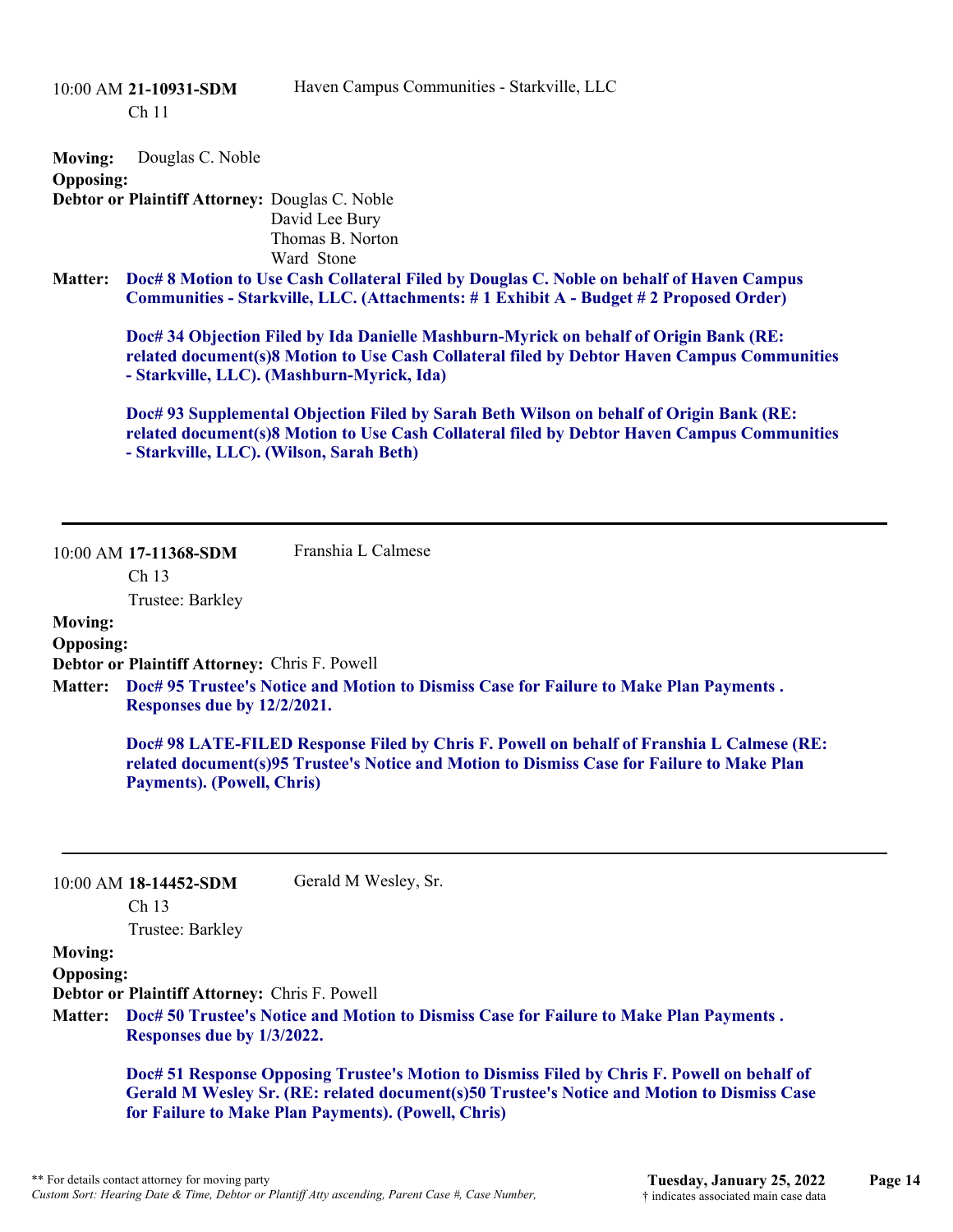|                  | 10:00 AM 21-11827-SDM                                | Shazika Lewis                                                                                       |
|------------------|------------------------------------------------------|-----------------------------------------------------------------------------------------------------|
|                  | Ch <sub>13</sub>                                     |                                                                                                     |
|                  | Trustee: Barkley                                     |                                                                                                     |
| <b>Moving:</b>   | Locke D. Barkley                                     |                                                                                                     |
| <b>Opposing:</b> |                                                      |                                                                                                     |
|                  | <b>Debtor or Plaintiff Attorney: Chris F. Powell</b> |                                                                                                     |
|                  | <b>Locke D. Barkley</b>                              | Matter: Doc# 21 Objection to Confirmation of Chapter 13 Plan Filed by Locke D. Barkley on behalf of |

10:00 AM **21-12235-SDM**  Ch 13 Trustee: Barkley Latasha Calmese **Moving:** Kelli Michelle Stevens **Opposing: Debtor or Plaintiff Attorney:** Chris F. Powell **Doc# 32 Objection to Confirmation of Chapter 13 Plan Filed by Kelli Michelle Stevens on behalf Matter: of Gulfco of Mississippi LLC**

10:00 AM **22-10035-SDM**  Ch 13 Trustee: Barkley Janie Stadelbacher **Moving:** Chris F. Powell **Opposing: Debtor or Plaintiff Attorney:** Chris F. Powell **Doc# 6 Motion to Extend Automatic Stay under 362(c)(3)(B) Filed by Chris F. Powell on behalf of Matter: Janie Stadelbacher. (Attachments: # 1 Proposed Order)**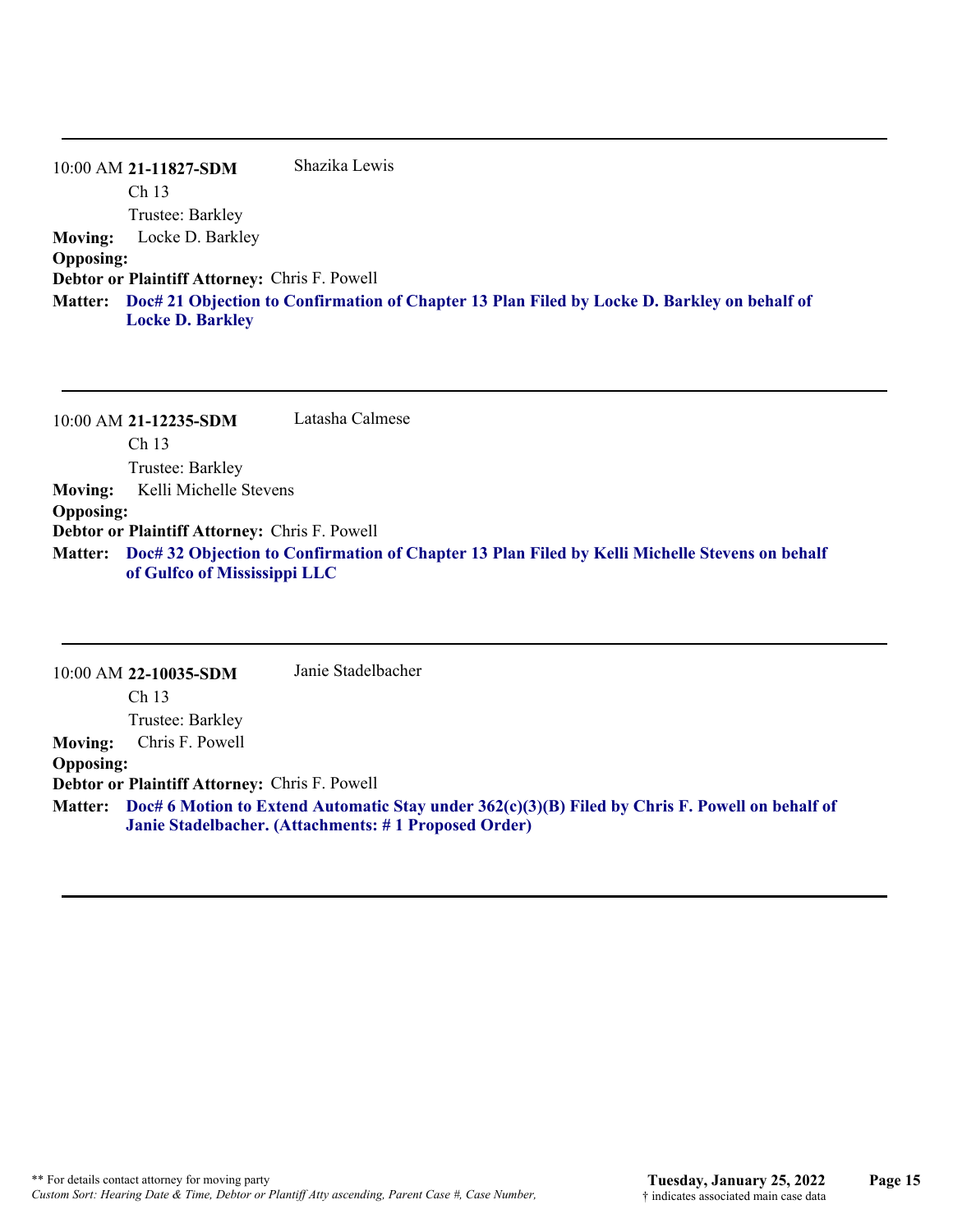| 10:00 AM 21-11461-SDM |
|-----------------------|
|-----------------------|

Dakara Latravia Turner

Ch 13 Trustee: Barkley

**Moving:** Susan C. Smith

#### **Opposing:**

**Debtor or Plaintiff Attorney:** Susan C. Smith

**Doc# 36 Objection to Claim of Massachusetts Department of Revenue Child Support Matter: Enforcement Division Claim Number 6 Filed by Dakara Latravia Turner. Responses due by 12/16/2021.**

**Doc# 44 Response with certificate of service Filed by Michael Scott Denham on behalf of Massachusetts Department of Revenue, Child Support Enforcement Division (RE: related document(s)36 Objection to Claim filed by Debtor Dakara Latravia Turner). (Attachments: # 1 830 CMR 119A.6.1) (Denham, Michael)**

|                  | 10:00 AM 21-11461-SDM                        | Dakara Latravia Turner                                                                                                                                                                                                                                                               |
|------------------|----------------------------------------------|--------------------------------------------------------------------------------------------------------------------------------------------------------------------------------------------------------------------------------------------------------------------------------------|
|                  | Ch <sub>13</sub>                             |                                                                                                                                                                                                                                                                                      |
|                  | Trustee: Barkley                             |                                                                                                                                                                                                                                                                                      |
| <b>Moving:</b>   | Susan C. Smith                               |                                                                                                                                                                                                                                                                                      |
| <b>Opposing:</b> |                                              |                                                                                                                                                                                                                                                                                      |
|                  | Debtor or Plaintiff Attorney: Susan C. Smith |                                                                                                                                                                                                                                                                                      |
| <b>Matter:</b>   | 12/15/2021.                                  | Doc# 35 Objection to Claim of Massachusetts Department of Revenue Child Support<br><b>Enforcement Division Claim Number 7 Filed by Dakara Latravia Turner. Responses due by</b>                                                                                                      |
|                  | 830 CMR 119A.6.1) (Denham, Michael)          | Doc# 45 Response with certificate of service Filed by Michael Scott Denham on behalf of<br><b>Massachusetts Department of Revenue, Child Support Enforcement Division (RE: related</b><br>document(s)35 Objection to Claim filed by Debtor Dakara Latravia Turner). (Attachments: #1 |